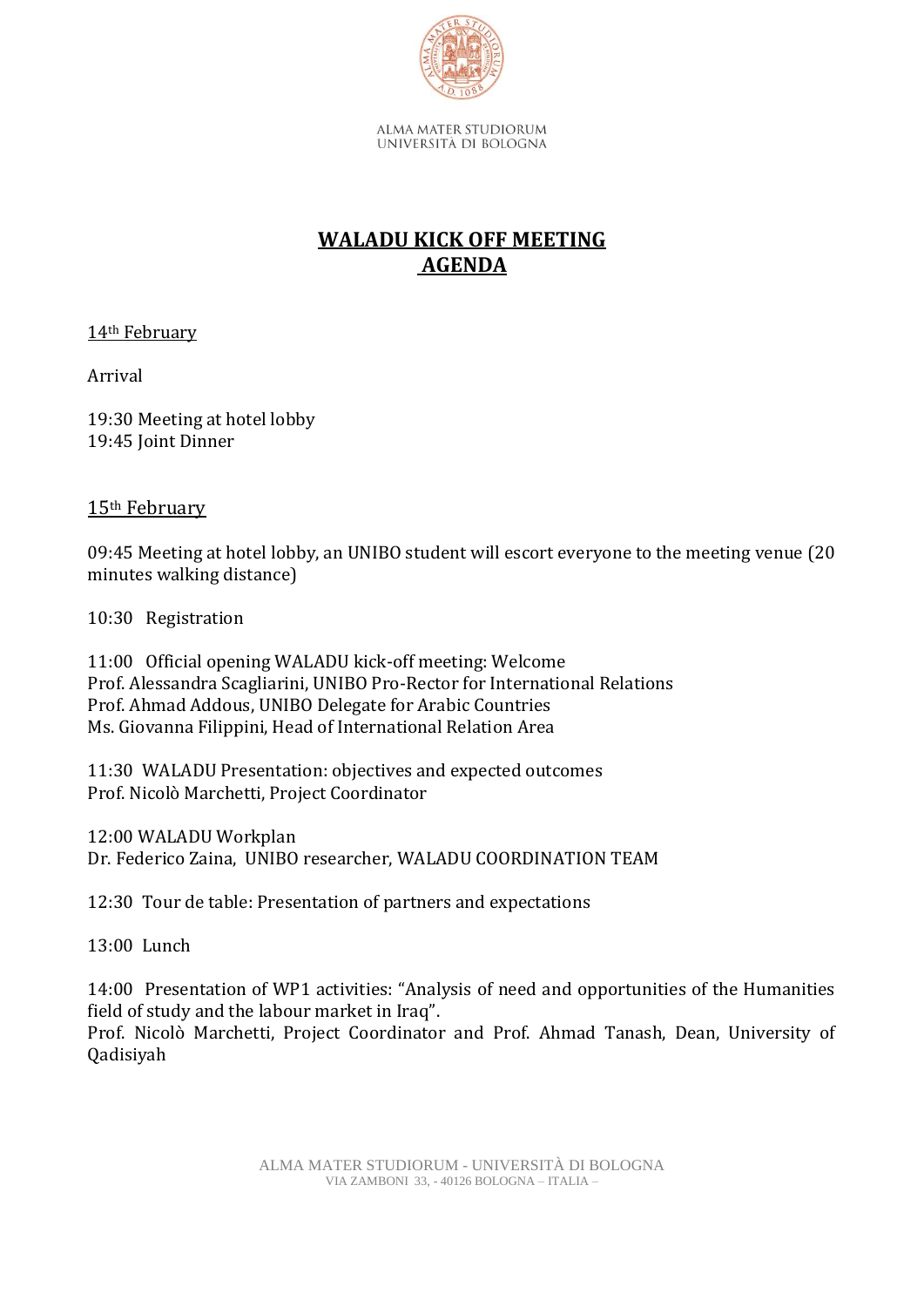

#### ALMA MATER STUDIORUM UNIVERSITÀ DI BOLOGNA

### 14:30 Teaching Humanities/Archaeology in Iraq: opportunities, needs and constrains Prof. Nawala Al-Mutawalli

15:15 Degree Courses in Archaeology at University of Baghdad (structure, academic contents, students profile)

15:45 Coffee Break

16:15 Degree Course in Archaeology at University of Kufa (structure, academic contents, students profile)

16:45 Degree Course in Archaeology at University of Al-Qadisiyah (structure, academic contents, students profile)

17:30 End of the day

19:30 Meeting at the hotel lobby 20:00 Welcome Dinner

### 16th February

09:00 Meeting at hotel lobby

09:30 WALADU Administrative and Financial Management

- WALADU Contractual Framework and Partnership Agreement;
- Partner's budget;
- How to report expenses (staff cost, travel cost, equipment and other cost).
- Deadlines.

Ms. Licia Proserpio, International Relations Officer, WALADU COORDINATION TEAM

11:00 Coffee Break

11:30 WALADU Management:

- Local Teams;
- Steering Committee;
- Quality Board;
- Advisory Board.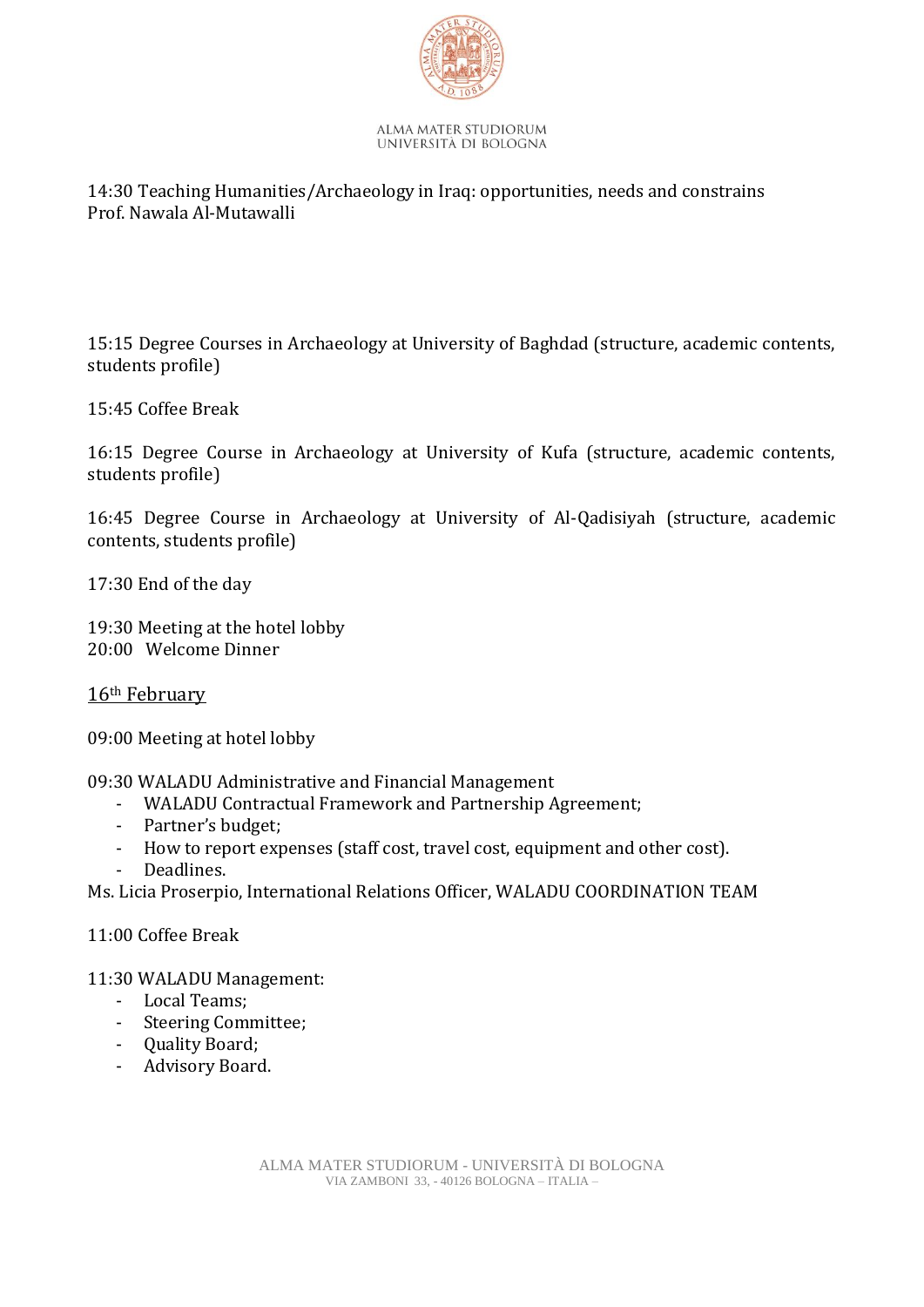

#### ALMA MATER STUDIORUM UNIVERSITÀ DI BOLOGNA

# Prof. Nicolò Marchetti, Project Coordinator

## 12.30 WALADU Communication Flow Dr. Federico Zaina, UNIBO researcher, WALADU COORDINATION TEAM

13:00 Lunch

14:00 Teaching Archaeology in Europe: innovative approaches Prof. Adelheid Otto, LMU

14:45 How to involve external stakeholders/labor market in Archaeology degree structuring Prof. Ciğdem Maner, Koç

15:15 Coffee Break

15:45 Degree Courses in Archaeology at University of Bologna (structure, academic contents, students profile)

16:15 Degree Courses in Archaeology at University of Munich (structure, academic contents, students profile)

16:45 Degree Courses in Archaeology at Koç University (structure, academic contents, students profile)

17:15: WP1 Tasks and deadlines - discussion

17:45 End of the day

19:45 Meeting at the hotel lobby 20:00 Joint Dinner

17th February

09:15 Meeting at hotel lobby

09:45 WP2 Mobility – Planning Prof. Nicolò Marchetti, Project Coordinator